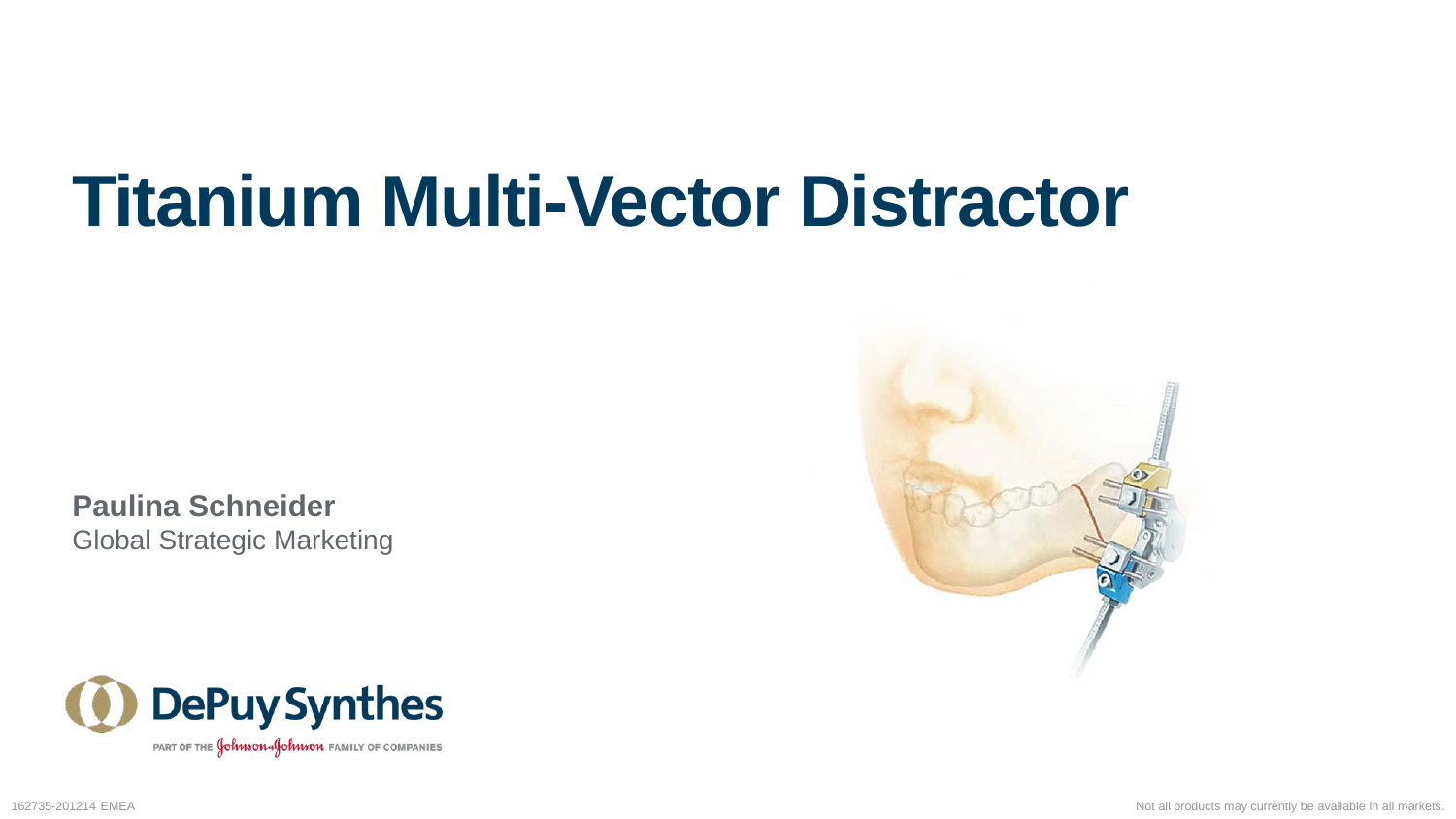

indications, contraindications, warnings and precautions.

2 /7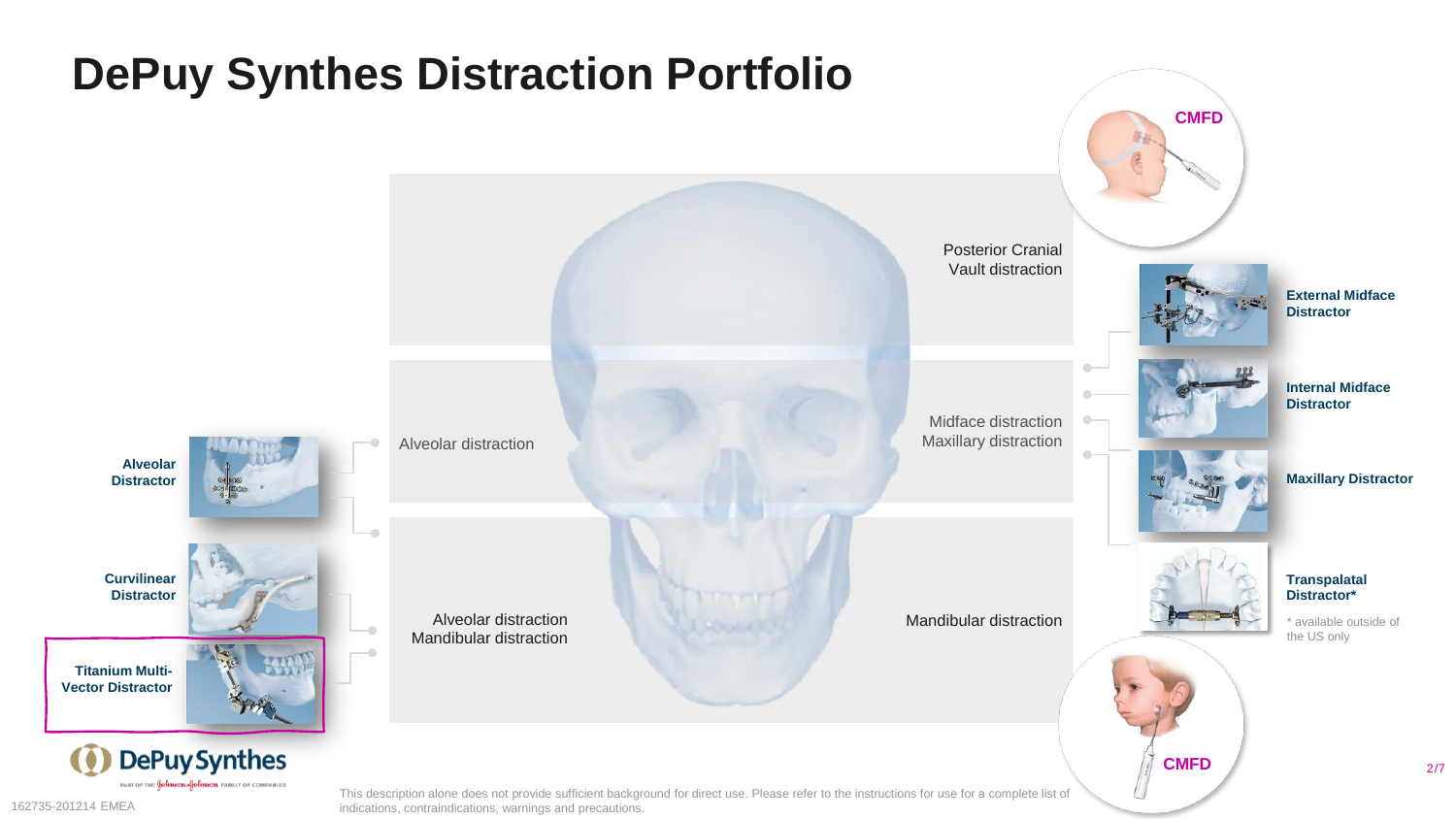**Introduction** 

Multi-vector Distractor is a **titanium**, **extra-oral**, **mandibular distraction device** designed **to manipulate mandibular bone growth in 3 dimensions**: linear, angular and transverse

It can be used to perform:



**Multi-vector Distraction**



**Single Vector Distraction** (distraction up to 70mm)



**Bone Transport Distraction**



162735-201214 EMEA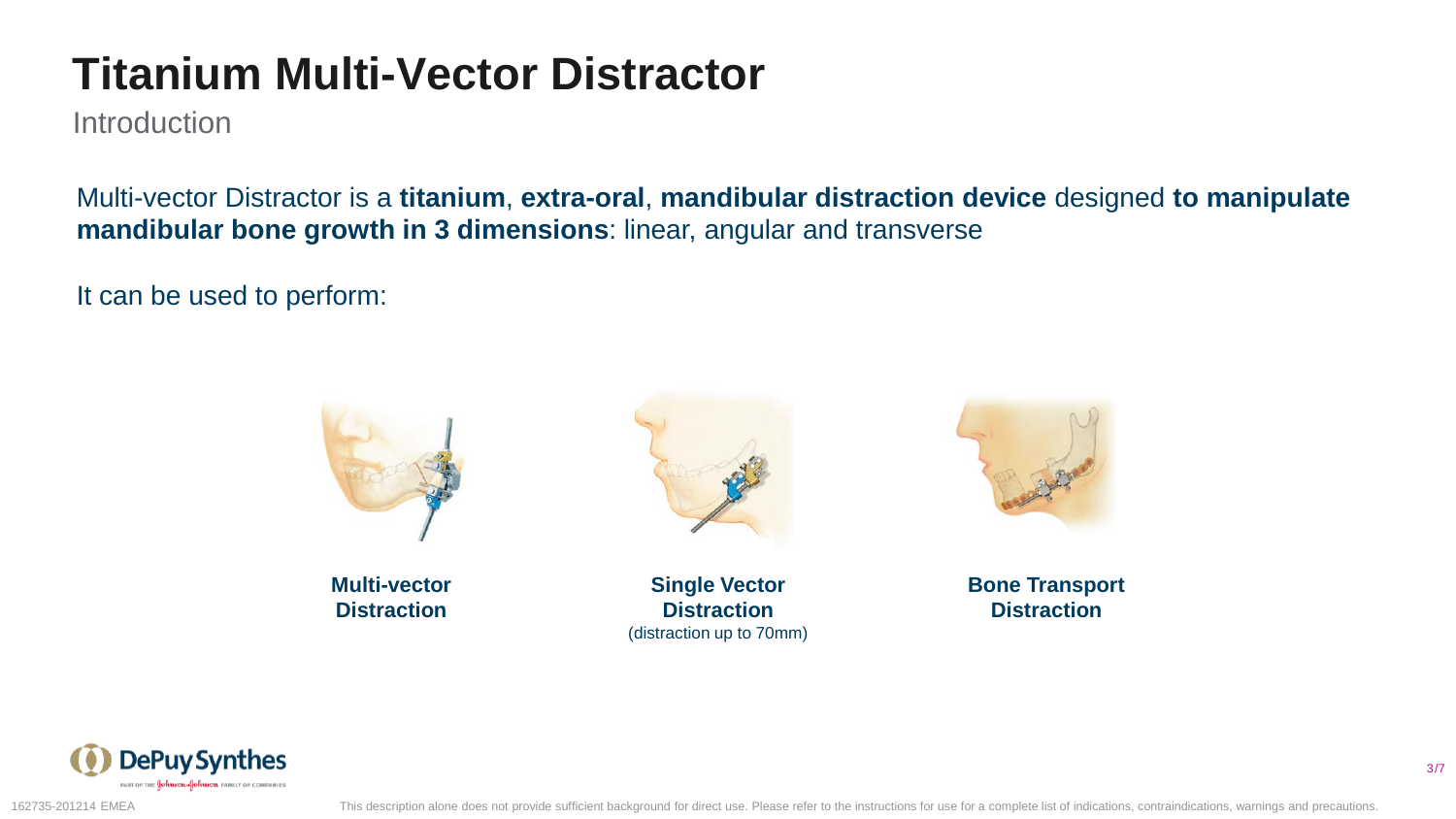Indications & Contraindications

#### **Intended Use**

Titanium Multi-Vector Distractor is intended to be used for mandibular bone lengthening and/or stabilization where gradual bone distraction or bone transport is required.

#### **Indications**

For mandibular bone lengthening and/or stabilization where gradual bone distraction or bone transport is required.

#### **Contraindications**

There are no contraindications specific to the Titanium Multi-Vector Distractor.



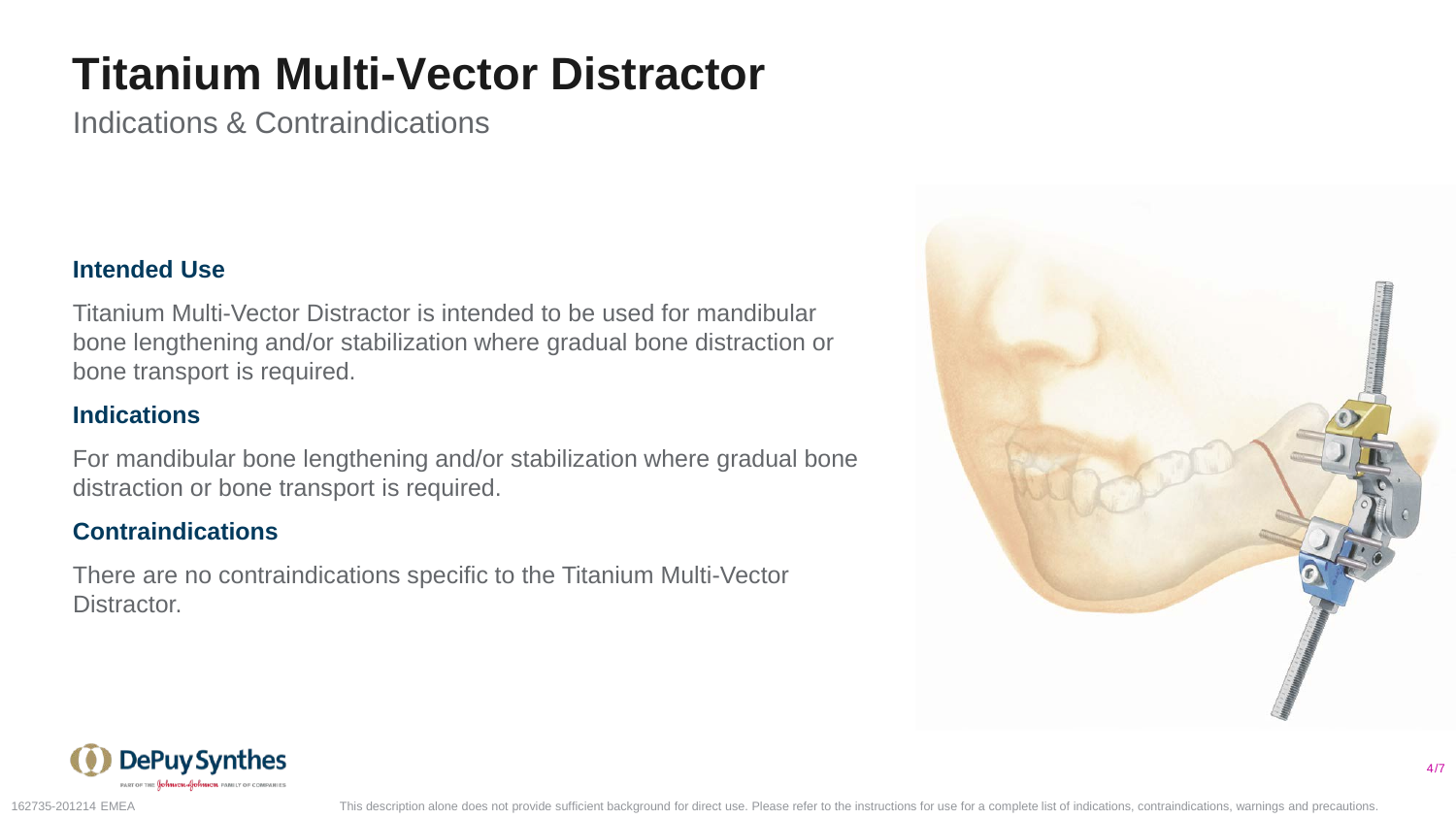### Key Components



5 /7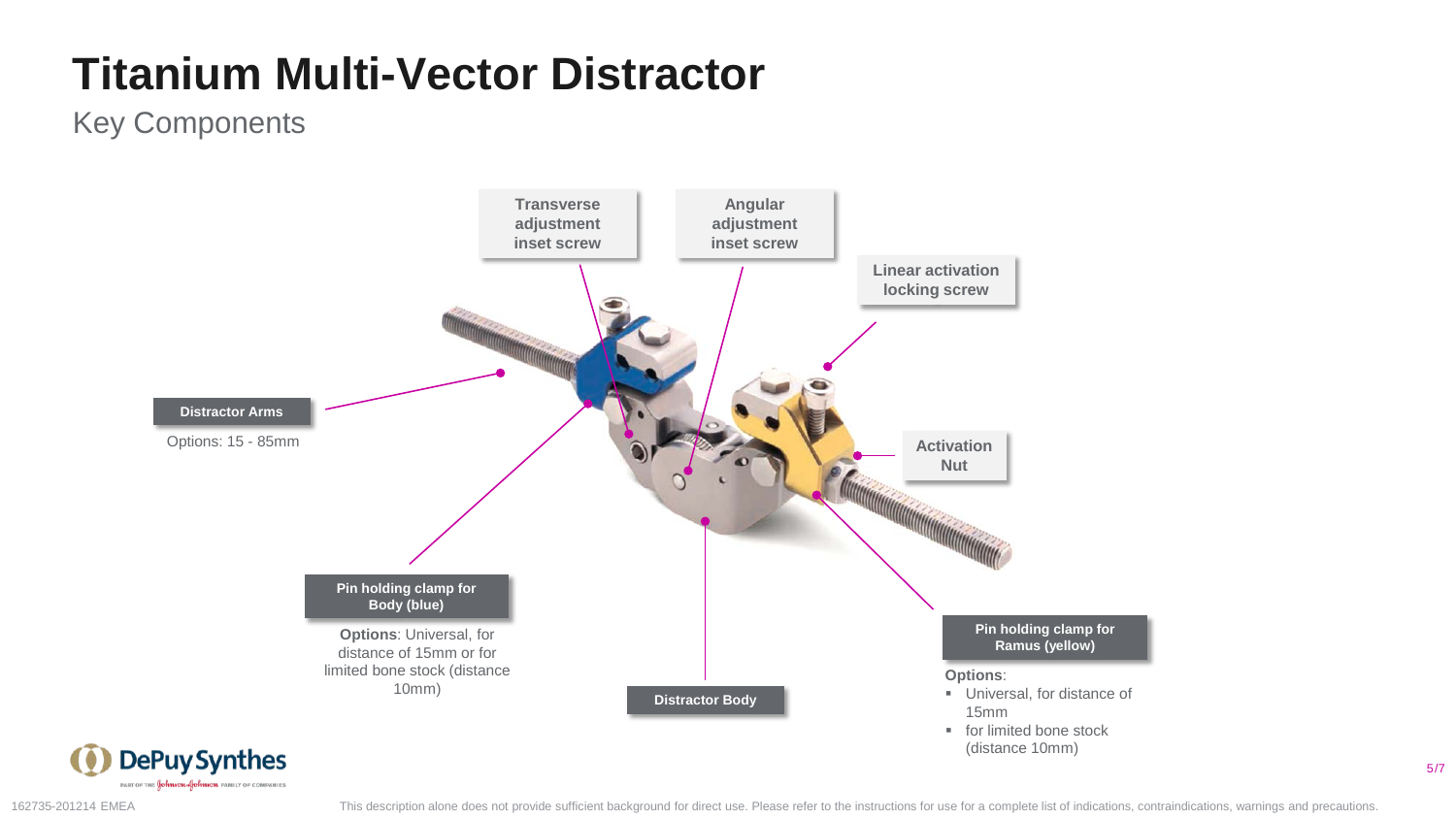### Key Messages



- External Multi-vector distractor **for use on mandible**
- Suitable for use for **multi-vector distraction, single-vector distraction or bone transport distraction**
- Device is **preassembled for multi-vector distraction** but **can be modified or assembled for specific applications** e.g. when limited bone stock is present
- Modular system:
	- **8 distractor arm lengths**
	- Special **pin holding clamps for limited bone stock** available
	- At consolidation distractor body and clamps can be replaced with the **lightweight consolidation rod construct**
- System made of **titanium alloy and stainless steel**